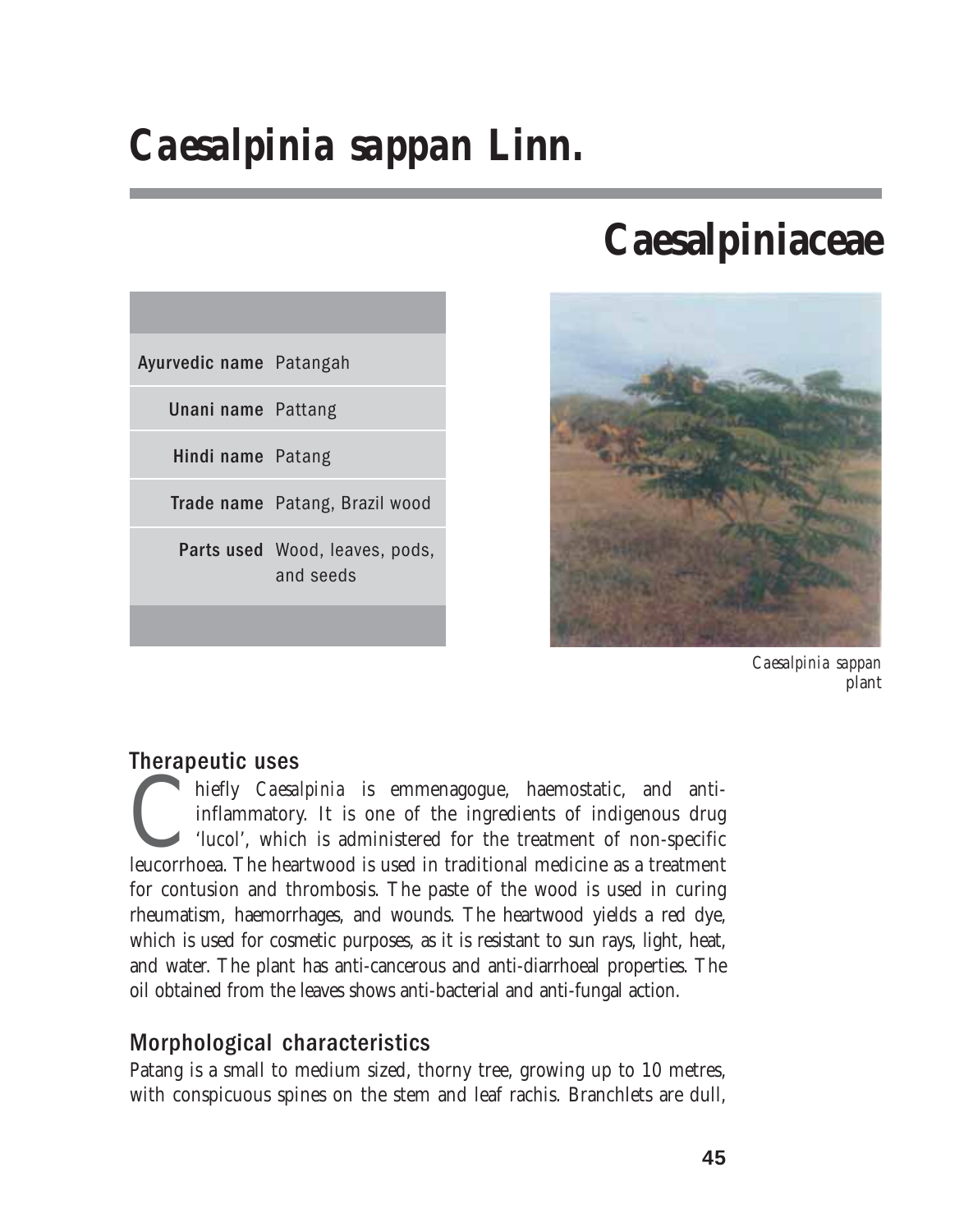lenticellate, usually armed with paired, recurved stipular prickles. Leaves are large, hairy or glabrate with 9–14 pairs of pinnae.

#### Floral characteristics

Flowers are golden yellow, arranged in supra-axillary and terminal racemes forming a large panicle. Pods are ellipsoid and brown to black in colour. Flowering and fruiting occur from July to September, extending rarely to November.

## **Distribution**

The species is frequent in Indian peninsular areas. It is also grown as plantation in all southern states, and extends northwards to Orissa and Bengal. It is native to Indo-Malayan region.



Flowering in *Caesalpinia sappan*

### Climate and soil

The plant is xerophytic in nature and grows best in subtropical and tropical regions with dry and hot climatic conditions. It can be grown in a wide range of soils. The red loamy soils rich in humus nutrients are the best suited for its growth.

### Propagation materials

Usually the stock raised from seeds is used for planting. Fruits are formed 5–15 days after flowering and attain maturity in three months time, that is, during October–December. Seeds for raising the nursery are collected in November–December.

## Agro-technique<sup>1</sup>

#### Nursery technique

**P** *Raising propagules* April and May are suitable for raising the seedlings. A nursery is raised in the polybags. The  $\mathrm{H}_2\mathrm{SO}_4$  (sulphuric acid)-treated seeds are sown in polythene bags containing sand, FYM (farmyard

*<sup>1</sup>* Agro-technique study carried out by the Division of Horticulture, University of Agricultural Sciences, Gandhi Krishi Vigyana Kendra Campus, Bangalore – 560 065.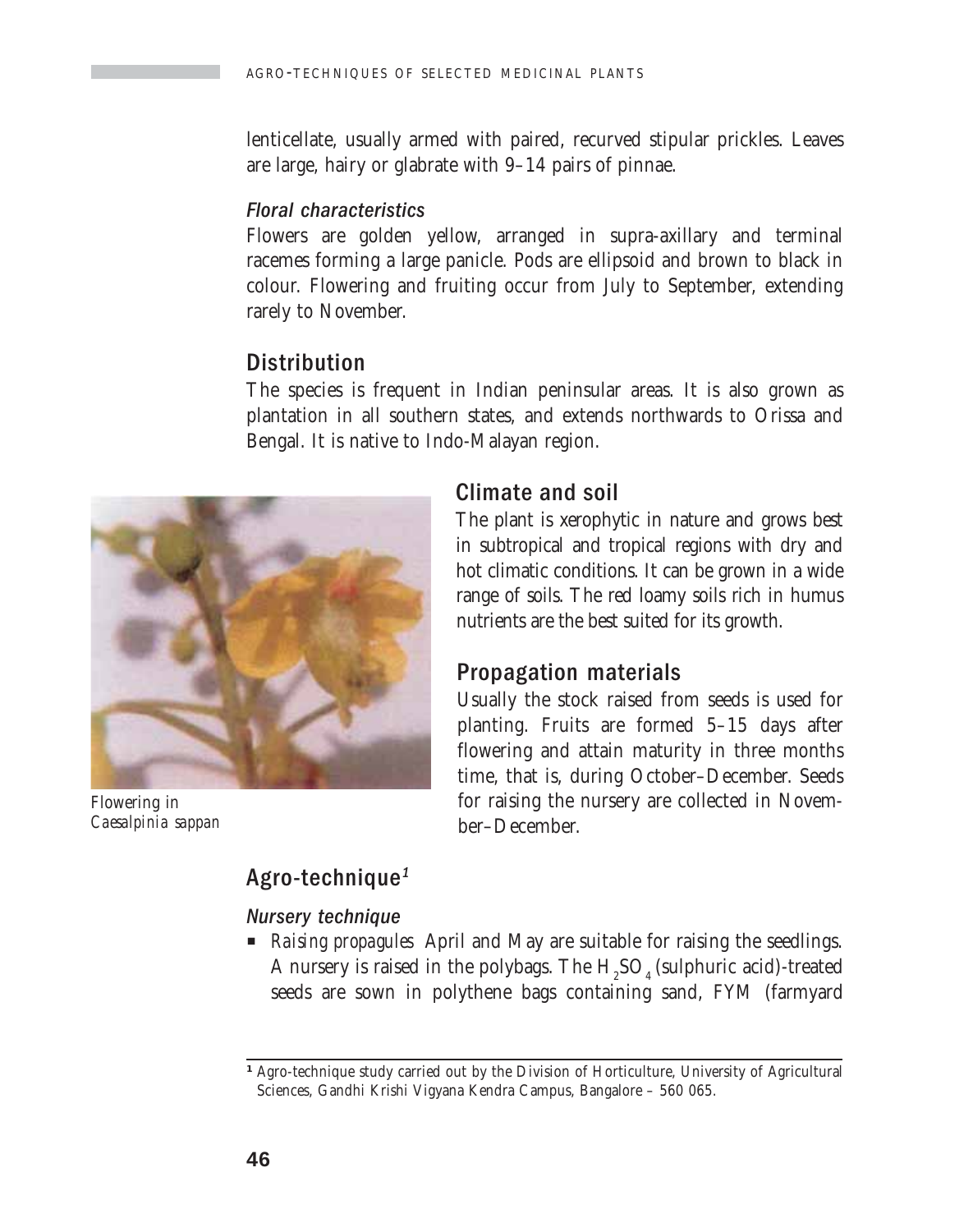manure), and red laterite soil in 1:1:1 ratio. The seedlings are ready for planting in the main field during June–July.

■ *Seed rate and pretreatment* About 600–800 g seeds may be needed for raising seedlings for planting on 1 hectare of land. The seeds should be treated with diluted  $\rm{H}_{2}SO_{4}$  for six minutes. Concentrated  $\rm{H}_{2}SO_{4}$  and soaking for a longer time in acid may damage the radical and the plumule. This should be followed by washing well in running water.

The seeds should be shade-dried for 24 hours and again soaked in 300 PPM (parts per million)  $\text{GA}_3$  (gibberellic acid) for six hours to promote rapid germination.

#### Planting in the field

- P *Land preparation and fertilizer application* The soil should be ploughed and brought to a fine tilth. Then pits of size 45 cm  $\times$  45 cm  $\times$  45 cm should be dug at a spacing of 4 m  $\times$ 4 m and filled with topsoil and organic mixture. An application of 6–8 kg FYM along with 100:50:75 g NPK (nitrogen, phosphorous, potassium) per plant is ideal as basal dose before planting.
- P *Intercropping system* The species cannot be grown under the shade of other crops. Hence, the plant is favoured as a single crop. However, some annuals may be grown between the rows of *Caesalpinia* in the initial years.



*Caesalpinia sappan* – twig

- P *Transplanting and optimum spacing* The 30–45 days old seedlings are transplanted in the pits in the field immediately after the onset of monsoon rains, after they attain a height of 30–40 cm. If there is no rain, the field should be irrigated immediately after transplanting. For 1 hectare of land, 625 seedlings shall be required at a spacing of  $4 \text{ m} \times 4 \text{ m}$ .
- P *Interculture and maintenance practices* Application of 150:60:160 g NPK per plant in second year and 200:100:150 g NPK per plant from third year onwards is recommended. Manuring and watering are done twice by opening rings around the stem base at a distance of 30 cm, first during May–June and then in September–October. Gap filling for seedlings may be done 30 days after planting along with staking of